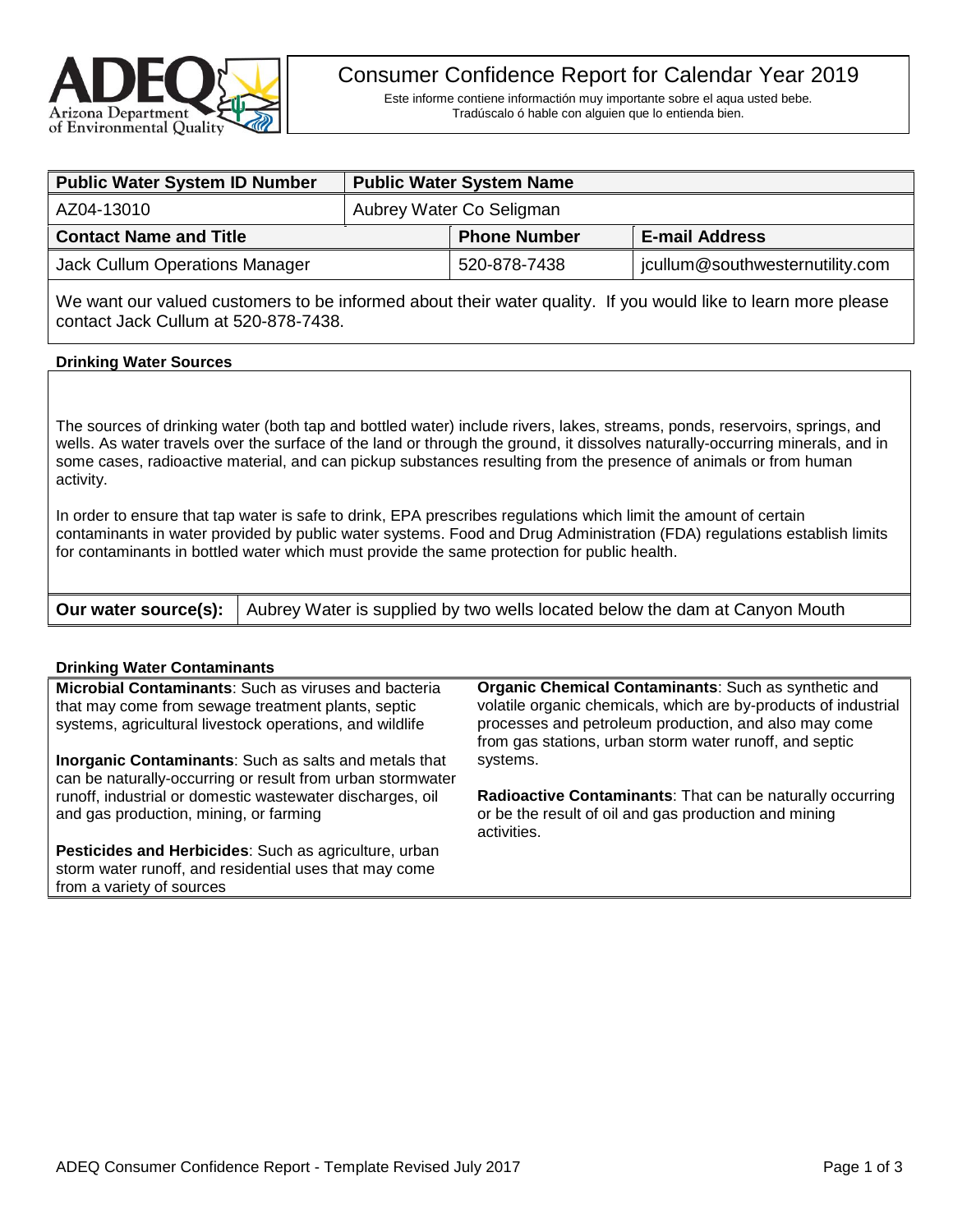# **Vulnerable Population**

Drinking water, including bottled water, may reasonably be expected to contain at least small amounts of some contaminants. The presence of contaminants does not necessarily indicate that water poses a health risk. Some people may be more vulnerable to contaminants in drinking water than the general population.

Immuno-compromised persons such as persons with cancer undergoing chemotherapy, persons who have undergone organ transplants, people with HIV-AIDS or other immune system disorders, some elderly, and infants can be particularly at risk from infections. These people should seek advice about drinking water from their health care providers.

For more information about contaminants and potential health effects, or to receive a copy of the U.S. Environmental Protection Agency (EPA) and the U.S. Centers for Disease Control (CDC) guidelines on appropriate means to lessen the risk of infection by *Cryptosporidium* and microbiological contaminants call the EPA *Safe Drinking Water Hotline* at 1-800- 426-4791.

# **Definitions**

| Denniuons                                                                                                                     |                                                                                                                                                    |  |  |  |  |
|-------------------------------------------------------------------------------------------------------------------------------|----------------------------------------------------------------------------------------------------------------------------------------------------|--|--|--|--|
| Treatment Technique (TT): A required process intended to<br>reduce the level of a contaminant in drinking water               | Minimum Reporting Limit (MRL): The smallest<br>measured concentration of a substance that can be<br>reliably measured by a given analytical method |  |  |  |  |
| Level 1 Assessment: A study of the water system to identify                                                                   |                                                                                                                                                    |  |  |  |  |
| potential problems and determine (if possible) why total<br>coliform bacteria was present                                     | Millirems per year (MREM): A measure of radiation<br>absorbed by the body                                                                          |  |  |  |  |
| Level 2 Assessment: A very detailed study of the water<br>system to identify potential problems and determine (if             | Not Applicable (NA): Sampling was not completed by<br>regulation or was not required                                                               |  |  |  |  |
| possible) why an E. coli MCL violation has occurred and/or<br>why total coliform bacteria was present                         | Not Detected (ND or <): Not detectable at reporting limit                                                                                          |  |  |  |  |
| Action Level (AL): The concentration of a contaminant which,<br>if exceeded, triggers treatment, or other requirements        | Nephelometric Turbidity Units (NTU): A measure of<br>water clarity                                                                                 |  |  |  |  |
| Maximum Contaminant Level (MCL): The highest level of a                                                                       | Million fibers per liter (MFL)                                                                                                                     |  |  |  |  |
| contaminant that is allowed in drinking water                                                                                 | <b>Picocuries per liter (pCi/L):</b> Measure of the radioactivity                                                                                  |  |  |  |  |
| Maximum Contaminant Level Goal MCLG): The level of a                                                                          | in water                                                                                                                                           |  |  |  |  |
| contaminant in drinking water below which there is no known                                                                   | <b>ppm</b> : Parts per million or Milligrams per liter (mg/L)                                                                                      |  |  |  |  |
| or expected risk to health                                                                                                    | ppb: Parts per billion or Micrograms per liter (µg/L)                                                                                              |  |  |  |  |
| Maximum Residual Disinfectant Level (MRDL): The level of                                                                      | ppt: Parts per trillion or                                                                                                                         |  |  |  |  |
| disinfectant added for water treatment that may not be<br>exceeded at the consumer's tap                                      | Nanograms per liter (ng/L)<br>ppm $x 1000 = ppb$                                                                                                   |  |  |  |  |
| Maximum Residual Disinfectant Level Goal (MRDLG): The                                                                         | ppq: Parts per quadrillion or<br>$ppb \times 1000 = ppt$                                                                                           |  |  |  |  |
| level of disinfectant added for treatment at which no known or<br>anticipated adverse effect on health of persons would occur | Picograms per liter (pg/L)<br>ppt $x 1000 = ppq$                                                                                                   |  |  |  |  |

### **Lead Informational Statement:**

Lead, in drinking water, is primarily from materials and components associated with service lines and home plumbing. If present, elevated levels of lead can cause serious health problems, especially for pregnant women and young children. Aubrey Water Company is responsible for providing high quality drinking water, but cannot control the variety of materials used in plumbing components. When your water has been sitting for several hours, you can minimize the potential for lead exposure by flushing your tap for 30 seconds to 2 minutes before using water for drinking or cooking. Information on lead in drinking water, testing methods, and steps you can take to minimize exposure is available from the Safe Drinking Water Hotline or at [www.epa.gov/safewater/lead.](http://www.epa.gov/safewater/lead)

### **Water Quality Data – Regulated Contaminants**

| <b>Microbiological (RTCR)</b>       | тт<br><b>Violation</b><br>Y or N | Number of<br><b>Positive</b><br><b>Samples</b> | <b>Positive</b><br>Sample(s)<br>Month & Year | <b>MCL</b> | <b>MCLG</b>                             | <b>Likely Source of Contamination</b> |
|-------------------------------------|----------------------------------|------------------------------------------------|----------------------------------------------|------------|-----------------------------------------|---------------------------------------|
| E. Coli                             | N                                |                                                |                                              |            |                                         | Human and animal fecal waste          |
| <b>Surface Water Treatment Rule</b> | тт<br><b>Violation</b><br>Y or N | <b>Highest Level</b><br><b>Detected</b>        | % Range<br>(Low-High)                        | TΤ         | <b>Sample</b><br><b>Month</b><br>& Year | <b>Likely Source of Contamination</b> |

**<sup>1</sup> Total organic carbon (TOC**) has no health effects. However, total organic carbon provides a medium for the formation of disinfection byproducts. These byproducts include trihalomethanes (THM) and haloacetic acids (HAA). Drinking water containing these byproducts in excess of the MCL may lead to adverse health effects, liver, or kidney problems, or nervous system effects, and may lead to an increased risk of getting cancer.